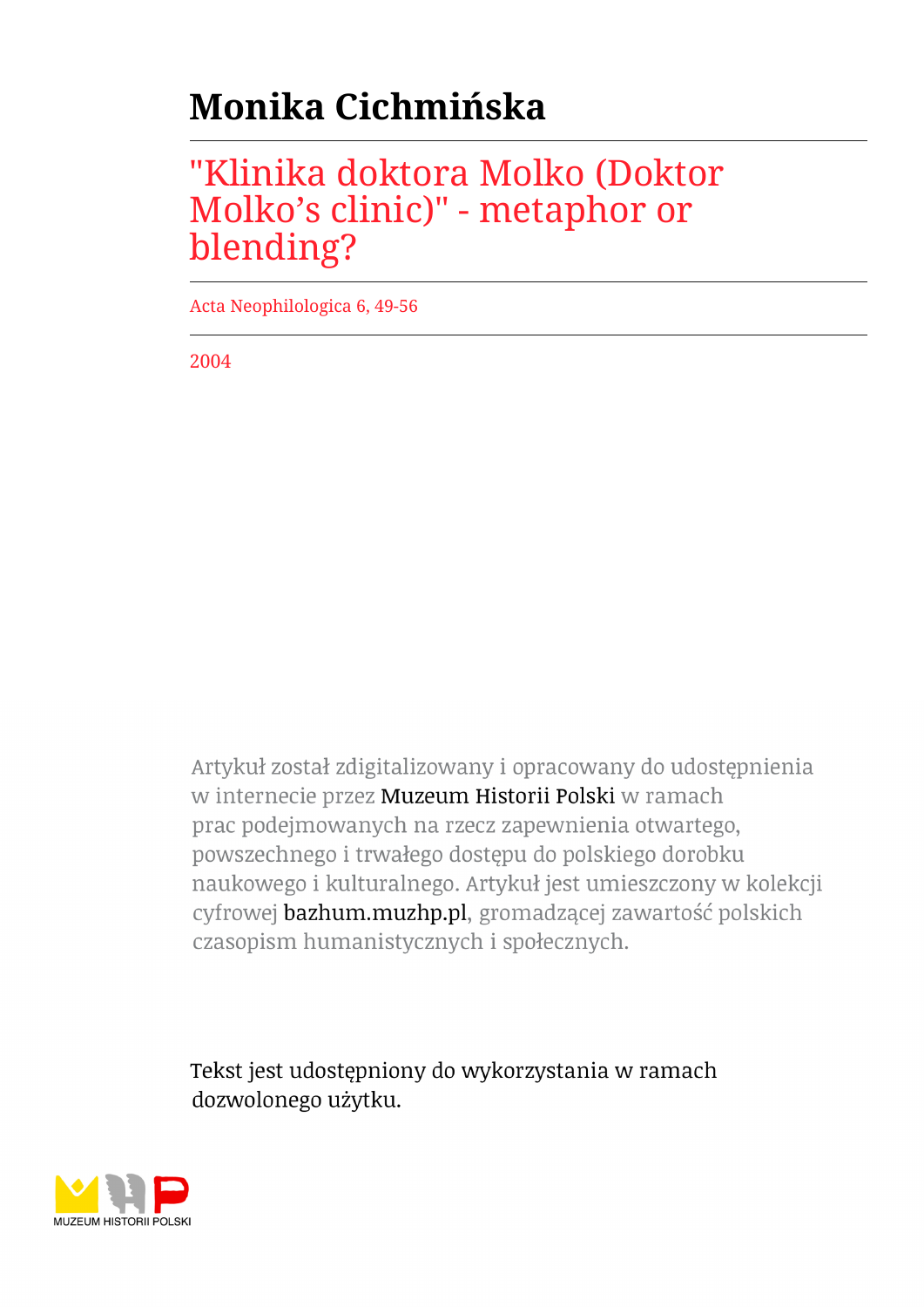### **JĘZYKOZNAWSTWO I GLOTTODYDAKTYKA**

Monika Cichmińska Katedra Filologii Angielskiej UWM w Olsztynie

## **"KLINIKA DOKTORA MOLKO (DOCTOR MOLKO'S CLINIC)" - METAPHOR OR BLENDING?**

The purpose of the present paper is to show how Conceptual Metaphor Theory and Blending Theory or Conceptual Integration Model can be complementary in analysis of the language. We are going to concentrate on the language used in the article "Klinika doktora Molko" (Doctor Molko's clinic) which appeared in the Polish music magazine "Muza" in September 2003 written by Dagny Kurdwanowska. We want to demonstrate how the author presents her own vision of what Brian Molko, the leader of the rock group Placebo (hence the title) and the group's music are to her and to other fans of the group, and how she skillfully used the language of metaphor and blending talking about the group.

#### **1. Conceptual metaphor versus conceptual blending**

One of the fundamental and "classic" notions discussed within the paradigm of cognitive linguistics is conceptual metaphor, with its origins in Lakoff and Johnson (1980, 1999), and further discussed and explored by Lakoff and Turner (1989), Kovecses (1986, 1990), Turner (1991, 1996), Gibbs (1994) and others, who have successfully shown that metaphor is not the matter of the language we speak, but more importantly it is the way we think - we conceptualise the reality. Metaphor is something we use unconsciously, efficiently and on an everyday basis. Numerous examples have shown the pervasive presence of metaphors not only in our everyday speech,  $but – more importantly – in the way we think about the reality.$ 

The research on metaphor has concentrated on structure-mappings from a source domain onto a target domain. Some of the widely known examples given by Lakoff and Johnson (1980) include: argument is <sup>a</sup> building, time is money and LOVE IS MAGIC, where, respectively, the domains of BUILDING, MONEY and magic are mapped onto the domains of argument, time and love. The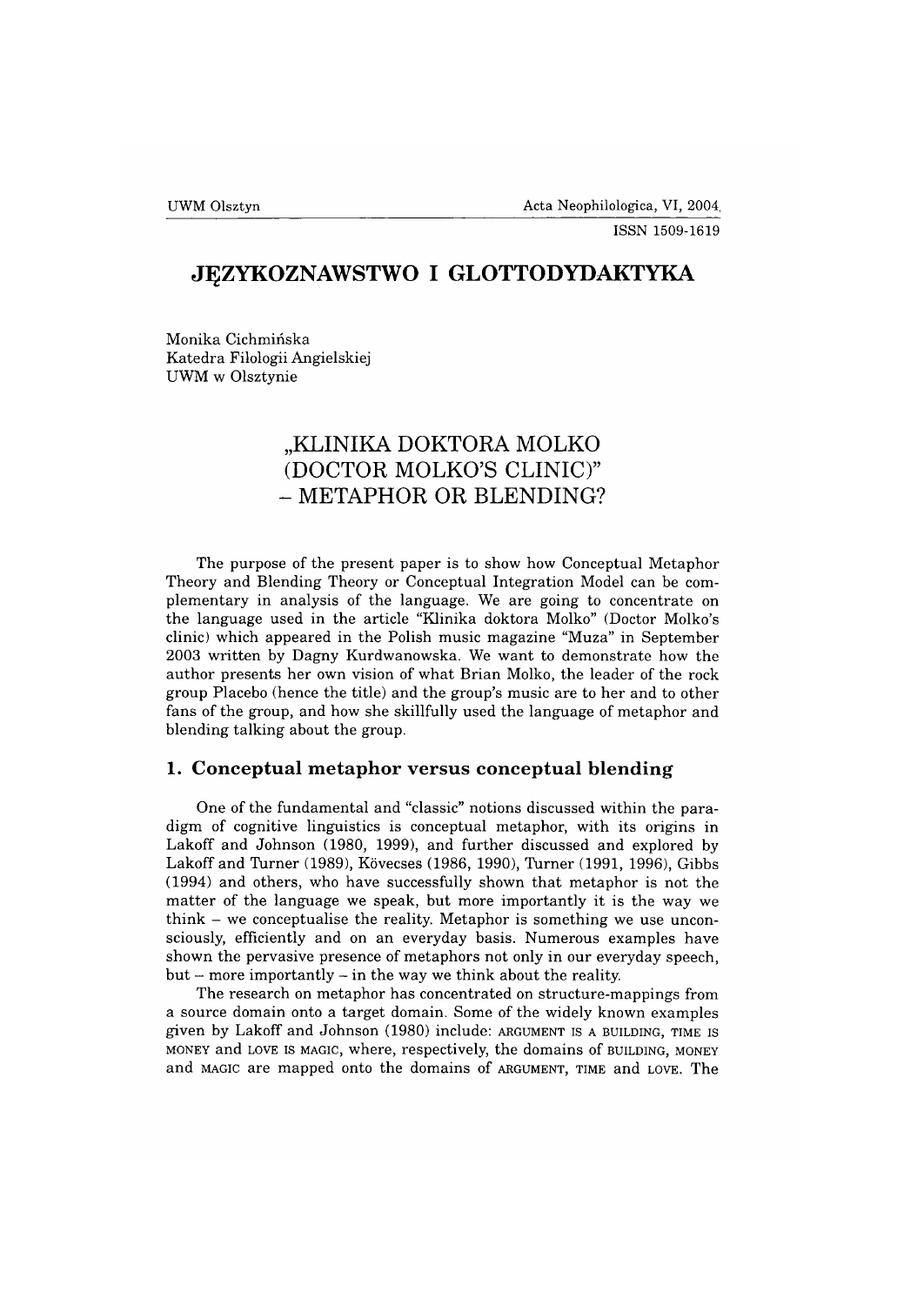mappings project new structures from the source onto the target, thus allowing us to conceptualise ARGUMENT in terms of a BUILDING.

The research on conceptual blending – or conceptual integration theory, as developed and discussed by Fauconnier and Turner ( 1996, 1998, 2002), Fauconnier (1997), Coulson (1997, 2001) and others has shown, however, that models of cross-domain or cross- space mappings do not themselves explain the relevant data, and that in addition to mappings, there are dynamic integration processes which build up new blended mental spaces (Fauconnier, 1994). The blended spaces are characterized by emergent structure, which is not directly available from the input domains.

Fauconnier and Turner suggest (2002) that blending is a general cognitive operation which "gave our ancestors superiority and, for better or for worse, made us what we are today" and which plays "crucial role in how we think and live" (Fauconnier and Turner 2002: v). They go on to say that conceptual blending "is responsible for the origins of language, art, religion, science and other singular human feats, and that it is indispensable for basic everyday thought as it is for artistic and scientific abilities" (Fauconnier and Turner 2002: vi).

However, these two models — Conceptual Metaphor Theory (CMT) and Blending Theory (BT) need not be treated as contradictory but rather as complementary. While CMT focuses on conventional metaphors used by a certain language community, well entrenched in the native speaker's conceptualizations of the reality, BT treats blending as a routine process, dynamic and active at the moment of thinking; its products may become entrenched in conceptual structure and grammar, but they need not. Thus, BT often studies novel structures, such as jokes, cartoons, or headlines (Grady, Oakley and Coulson 1999; Coulson 2001).

#### 2. Spaces in blending and blending processes

While conceptual metaphor typically involves mappings between two domains, blending involves mappings between four spaces: two input spaces, generic space, which contains abstract elements shared by the two input spaces, and the blended space, which inherits the structure of the inputs, and contains its own emergent structure.

Blending involves three processes: composition, completion, and elaboration. Each of the processes creates the possibility for a new structure to emerge.

To illustrate the three processes, we will give the example of trashcan baseball (Coulson, 2001), which is a game in which two students shoot the "ball" made of a crumpled piece of paper at the "basket" which in turn is a wastepaper basket. In this case, the input spaces are trash disposal and basketball, and the blend  $-$  the trashcan basketball  $-$  contains elements from the two input spaces, the emergent structure being properties of trashcan basketball which are different from the properties in the input spaces.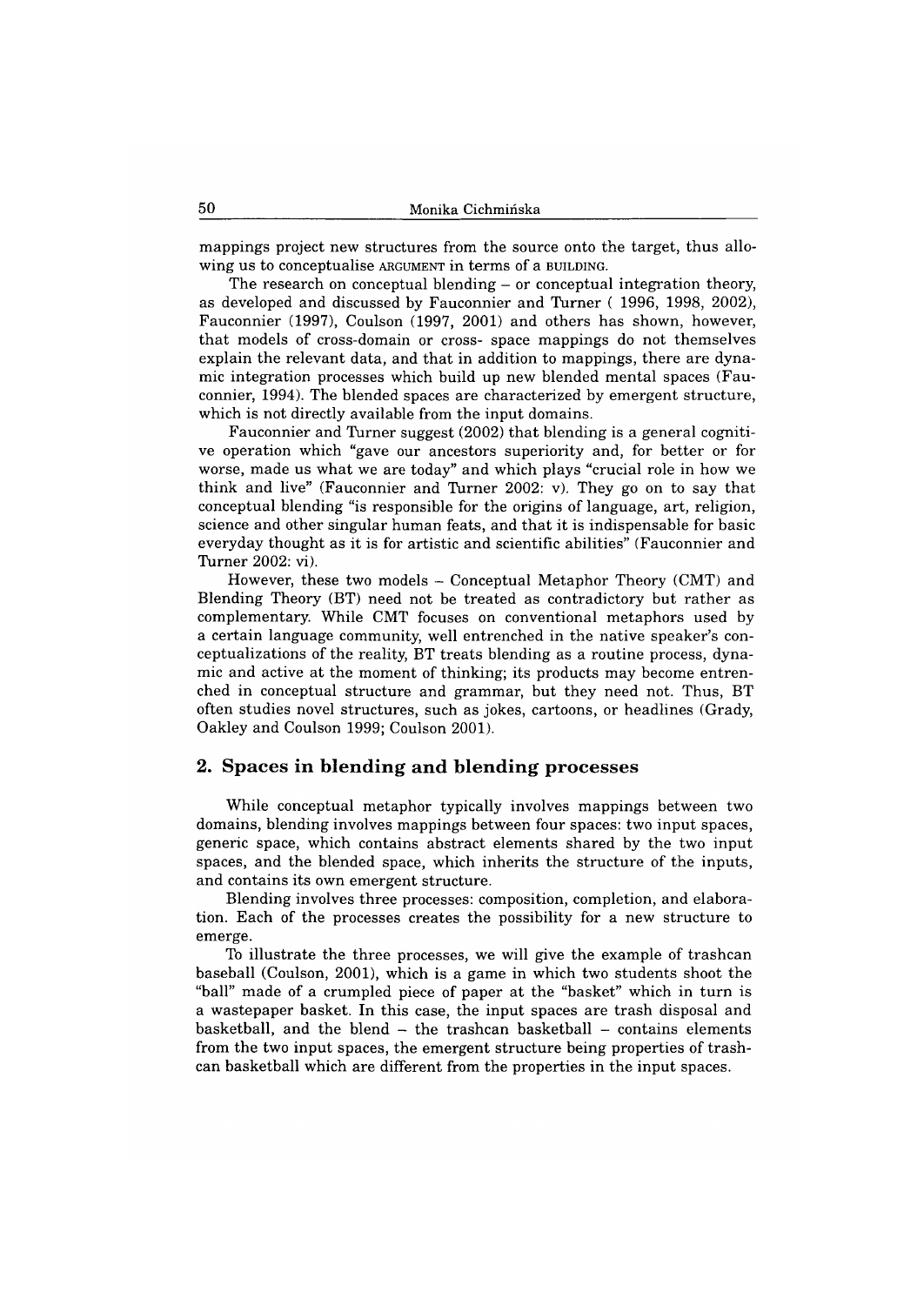In the process of composition, a relation from one space is attributed to an element/elements from the other input spaces. In trashcan basketball, the frame for Ball is applied to the crumpled piece of paper from the domain of trash disposal, and thus the piece of paper becomes the ball in the game of trashcan basketball. The emergent structure arises from the fact that a predicate from one domain accommodates in order to apply to elements from a different domain, on the basis of the contextual information.

Completion refers to completing patterns which takes place when the emergent structure – projected from the inputs – finds matching information in the speaker's memory - or rather, more specifically, the frames that the speakers has collected in her memory. Thus, in trashcan basketball, pattern completion might lead to evoking a frame of basketball when one student shoots the ball and the other defends the goal.

Elaboration is the process in which the event in the blend is simulated and elaborated on, which is constrained by logic or illogic of the blended domain. For example, elaboration may be employed if one wanted to understand the concept of moon rock basketball - basketball played on the moon with rocks.

Although it might seem that elaboration is in fact the same cognitive process as completion  $-$  that is, evoking novel structure in the blend  $-$  the difference between the two lies in the fact that in elaboration novel structures can be activated by mental simulation, whereas in completion it relies on interaction with the environment as construed with blended models which are already available. Thus, as Coulson (2001) claims, elaboration "is more of a creative process than completion, and is potentially more cognitively taxing due to the demands of mental simulation" (Coulson 2001: 123).

#### **3. "D octor M olko's clin ic"**

The title phrase comes from an article published in a Polish music magazine "Muza" of August 2003 about a British glam rock band Placebo. The leader of the group – the vocalist, guitarist, lyrics author – is called Brian Molko, hence the title of the article.

The article not only tells the story of Placebo, but also tries to answer the question why the group is popular among listeners all over the world, especially in Europe and among the Polish fans. The author of the article, Dagny Kurdwanowska, suggestively presents her views on the group's popularity and unshaken supports of its fans. It is the language that the author uses to talk about the group that aroused our interest due to its suggestiveness, metaphorical appeal and consistency.

The question which the rest of the paper is going to address is whether the way of conceptualizing Placebo as a medicine which helps people and Brian Molko as a doctor is a result of applying a rather straightforward conceptual metaphor or maybe it is a product of conceptual blending. As the article is written in Polish, I will be giving the original wording of the author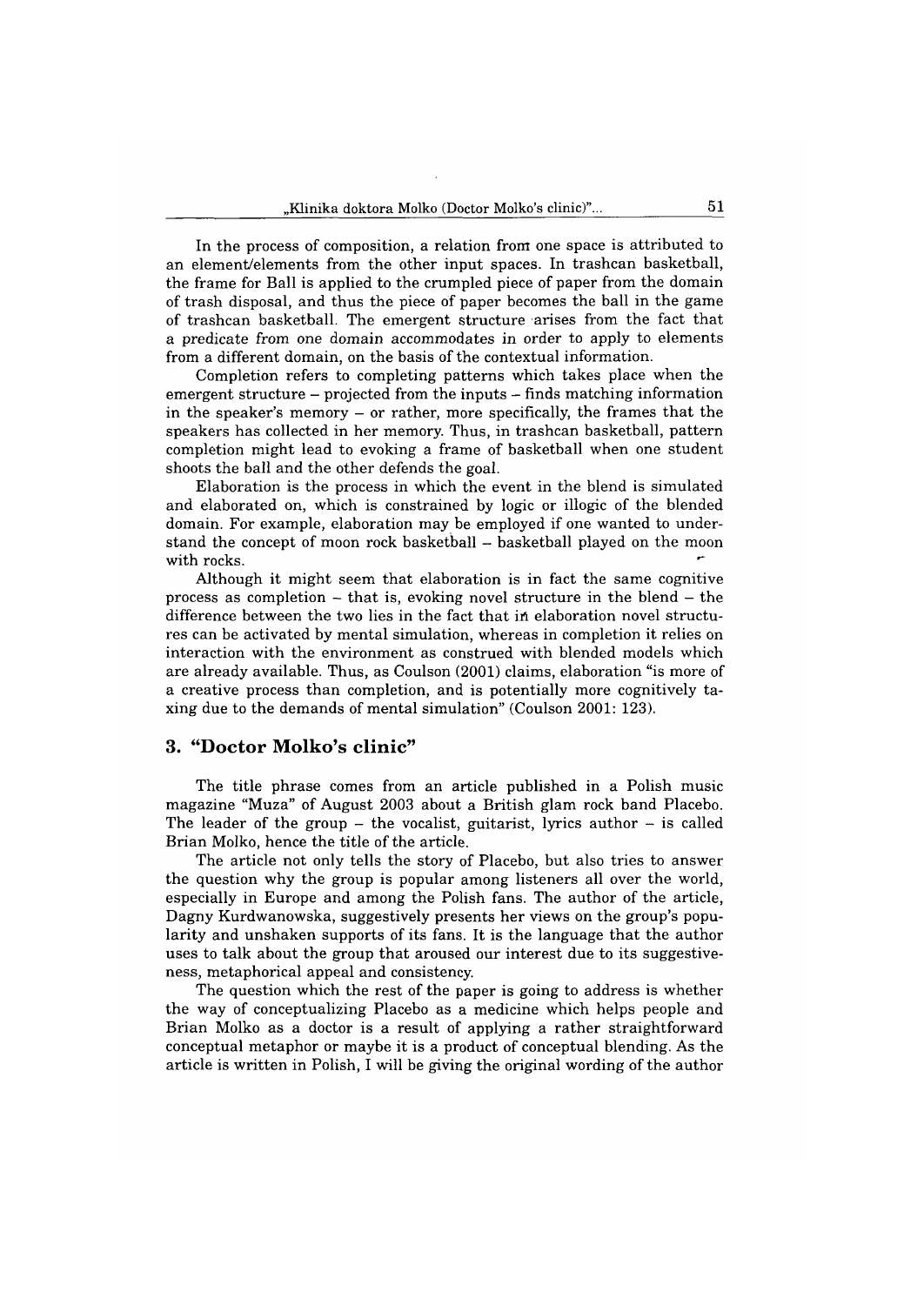together with my translations, imperfect as they may be.

The article concentrates on Placebo's concerts — those that were given in the past in Poland and one which was to take place on September 6, 2003. The article presents Brian Molko, the group leader, as a doctor, and the other two musicians as nurses. The group is referred to as clinic, concerts as group psychotherapeutic sessions, and their music - as a medicine which is supposed to cure the fans, who, in turn, are depicted as people suffering from a mental illness:

- 1) *Prawdopodobnym skutkiem przyjęcia leku będzie stan euforii i szczęścia. The likely result of the drug application will be the state of euphoria and happiness.*
- 2) *Tym razem doktor Molko ze swymi wiernymi pielęgniarzami Stefanem Olsdalem i Stecem Hewittem* - *będzie mógł uzdrowić znacznie większy oddział zwichniętych dusz.*

This time doctor Molko together with his faithful nurses - Stefan Olsdale and Steve Hewitt - will be able to cure a much bigger ward of twisted souls.

3) *Poradnia ekscentrycznego doktora Molko mogła otworzyć swoje podwoje na szerszą skalę.*

Eccentric doctor Molko's clinic could open the doors on a wider scale.

- 4) *Uzdrawiająca moc Placebo popłynęła w świat.* The healing power of Placebo spread to the world.
- 5) *Oddanie fanów dla doktora Molko wyraża wdzięczność za to, że potrafi ukazać siedzące w nas koszmary lepiej niż my sami i dać nadzieję, że jednak nie jest się samemu.*

Fans' devotion to doctor Molko expresses gratitude for being able to show nightmares sitting inside us better than we can do it ourselves and giving hope that we are not alone.

- 6) *Fani mu ufają, więc coraz więcej cierpiących zgłasza się po poradę. Fans trust him, so more and more patients (suffering* — lit.) *come for advice.*
- 7) *Od siedmiu lat doktor Molko prowadzi psychoterapię dla siebie i tysięcy fanów. Jednym warunkiem skuteczności jest... wiara w jej skuteczność. Tej fanom nie brakuje i tylko czekać, jak tłumnie stawią się na kolejny seans grupowy.*

For seven years doctor Molko has been providing psychotherapy for himself and thousands of fans. One requirement for its effectiveness is... belief in its effectiveness. The fans do not lack it .and we just have to wait and see what crowds will turn at the next group session.

It is obvious that comparing music to medicine is a conventional way of conceptualising music whereby we treat music as a kind of a cure which has a soothing effect on the listener. In Polish there is a saying "Muzyka łagodzi obyczaje" (Music has a soothing effect on people's behaviour). In English a quotation by William Congreve "Music has charms to soothe the savage beast" has become a proverbial saying. However, the author of the article goes much further than that. Her whole concept of the effect that the gro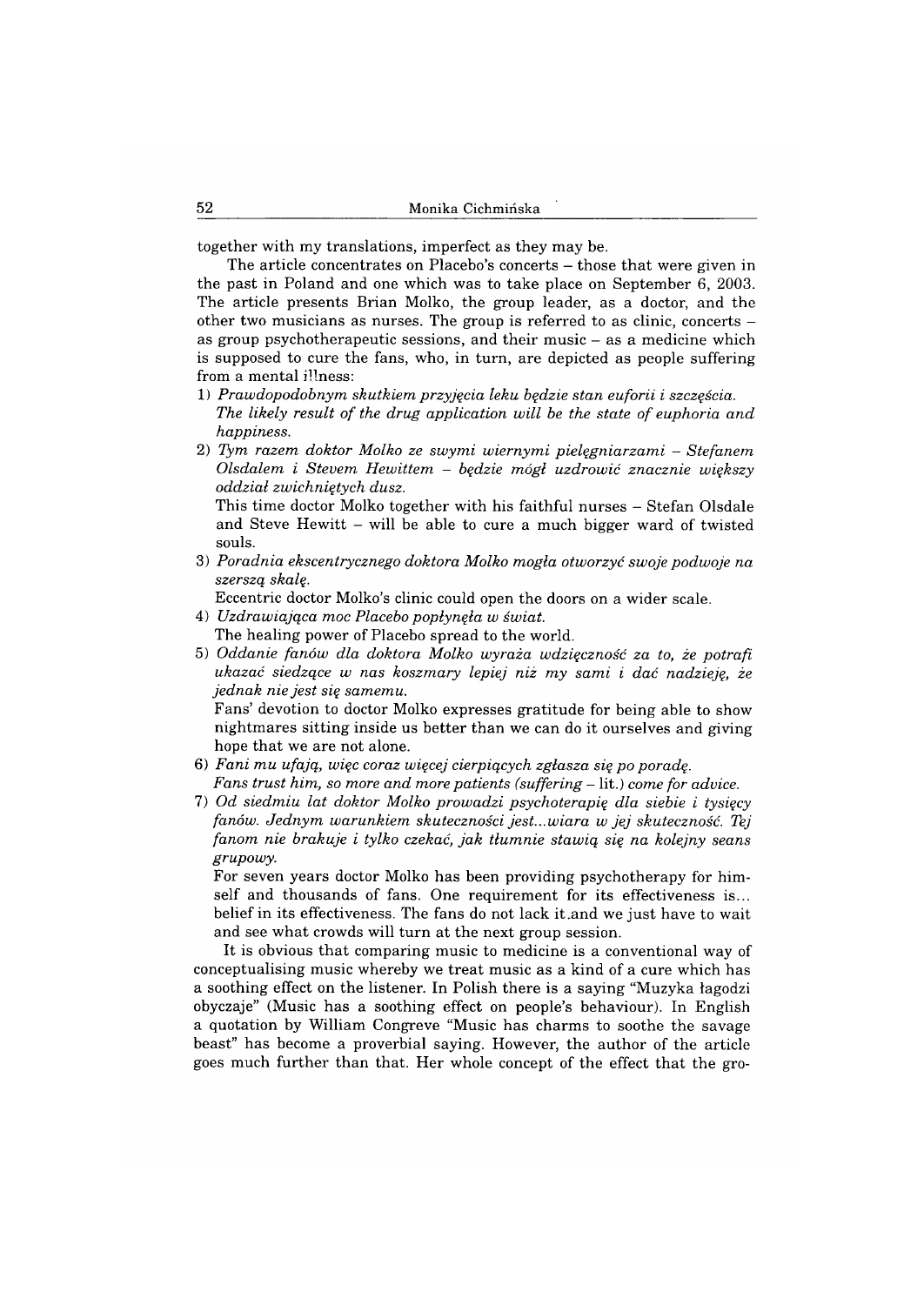up's concerts have on the listeners, her treatment of the group members and their fans, extend far beyond the conceptual metaphor.

As it was said before, in the CMT framework metaphors are analysed as stable, systematic, conventionalized relationships between two domains. In blending, on the other hand, the relationships arise between mental spaces, which are not equivalent to domains, but are short-term constructs structured by them. Also, a blend is a novel conceptualisation, which has been created at a given moment for the needs of the current discourse, and may never become well-entrenched.

It seems to be the case with the article in question. "Any conceptualization that starts out as a primary metaphor, or other simple conceptual association, is susceptible to being elaborated. The source concept of any basic metaphor can trigger the construction of a richer image" (Grady, Oakley, and Coulson 1999).

The starting point for the analysis of the author's conceptualization of the role Placebo plays to their fans is then the conventional metaphoric mapping music is cure, as illustrated in the English and Polish sayings quoted above. The source of the metaphor  $-$  the cure  $-$  may now trigger the construction of a richer image to form a complex metaphorical blend. For example, from what we know about the domain of health and medicine, for the cure to be effective it must be prescribed or applied by a doctor. In the blend the doctor is Brian Molko, considered as the group leader and author of song lyrics (though the credits are given to the group as a whole). If the cure is applied by a doctor, it usually happens in a hospital or private clinic during a patient's visit to the doctor. In the article the cure works most efficiently during concerts, when Doctor Molko and his nurses – the other two members of the group — perform their music to soothe the suffering of their fans - thus applying their cure — Placebo music.

Table 1 shows the elements and relations from the four mental spaces constituting the blend.

| Input 1                      | Input 2                           | Blend                         | Generic               |
|------------------------------|-----------------------------------|-------------------------------|-----------------------|
| $_{\rm Cure}$                | Music                             | Music-Cure                    | Path                  |
| Elements                     | Elements                          | Elements                      | Elements              |
| Role:Doctor                  | Role: group leader<br>Brian Molko | Role: Doctor Molko            | Agent                 |
| Role: Nurses                 | Role: Other group<br>members      | Role: Nurses                  | Assistants            |
| Role: Patients / The<br>sick | Role: Listeners / Fans            | Role: Patients                | Patients / Undergoers |
| Place: Clinic                | Place: Concert hall               | Place: Concert hall           | Work space            |
| Event: Visit / session       | <b>Event: Concert</b>             | Event: Concert                | <b>lOccasion</b>      |
| Means: Cure                  | Means: Music                      | Means: Music                  | Instrument            |
| Goal: Curing the sick        | Goal: Performing to<br>the fans   | Goal: Curing the sick<br>fans | End-point on the path |

**Table 1. Conceptual integration network: Music as cure**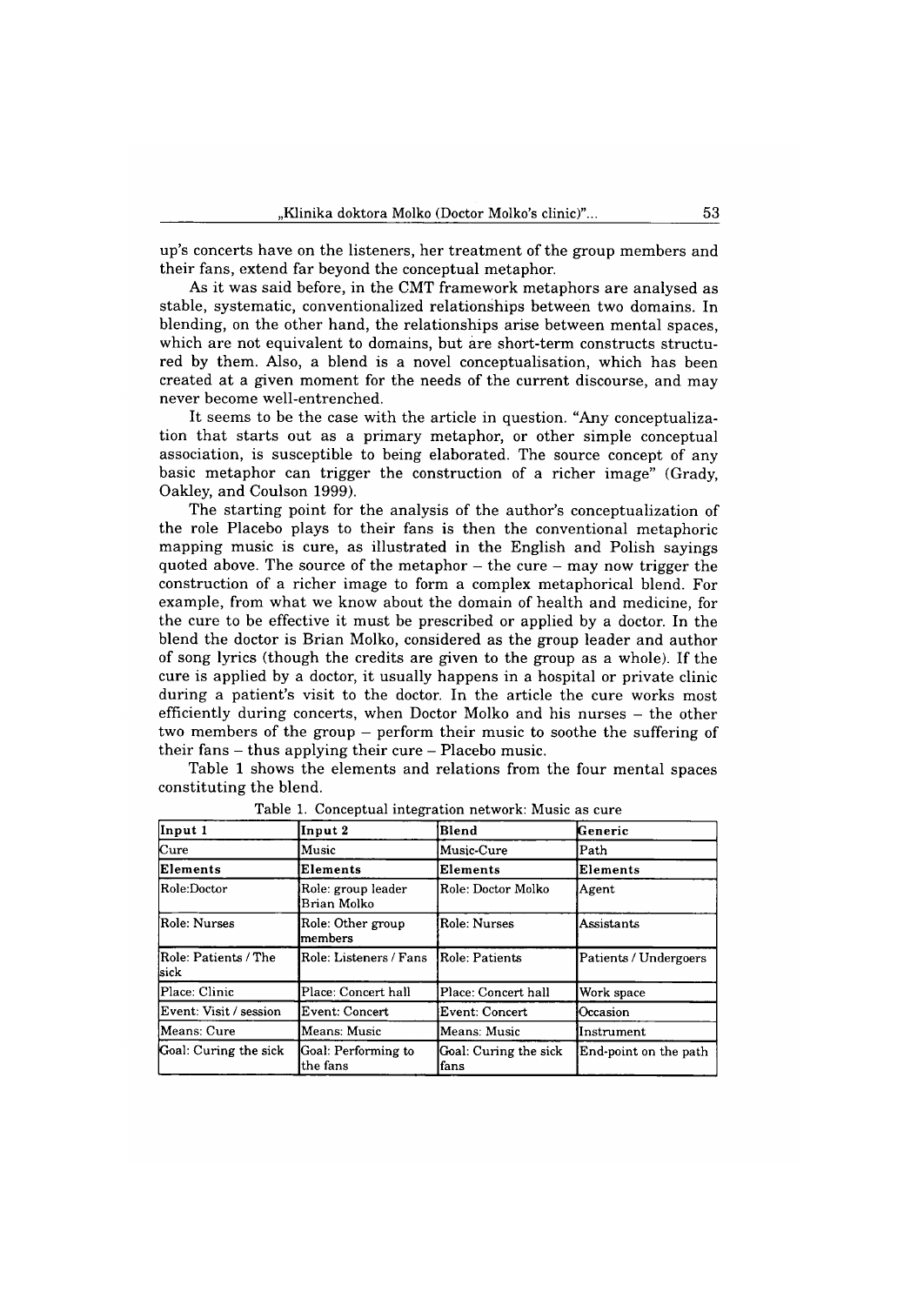In the BT model, the blend inherits some structure from both the target (Music) and the source (Cure) inputs. From the input space 1, which is structured by the domain of ill health, it inherits the roles of the doctor, his nurses and patients suffering from disease, as well as some details concerning the whereabouts of the doctor's activities, the means he uses and the goal which is curing the sick. From the input space 2, structured by the domain of rock music, it inherits the roles of group members and group leader, their fans, concerts and music they play, as well as the effect it has on the listeners. The two input spaces share some structure, represented in the generic space, in which a person uses some means to perform a certain activity on other people, with a certain goal in mind.

Another feature of BT is that it is able to capture certain incongruities or unexpected phenomena which cannot be explained with the CMT. Apart from inheriting partial structure from each input space, the blend also contains the emergent meaning of its own, which cannot be accounted for by means of twodomain models. For example, in the article Brian Molko is said to lead psychotherapy for himself as well as for his fans  $-$  thus, he is not only the doctor,

the healer, but a patient as well. Thanks to this fact, he is more credible and trustworthy to his fans-patients, as he is able to uncover the nightmares which haunt them, but which haunt him as well, and to show the listeners that they are not alone - that he shares the nightmares with them and he talks about them openly. Thus, the two roles of the leader of the group are blended to show that he is not only a doctor to cure the listeners' souls, but he is also one of them, not free from the suffering.

All the three processes of blending are present in the article under discussion. The contents of the two input spaces are projected in the blend, as we have just discussed, with the fusion of elements from the inputs - the doctor fused with the group leader, the nurses fused with the other group members, the patients fused with the fans, etc. Whether this particular representation is realistic depends on the very subjective feelings of the experiencers - judging by the atmosphere and emotional involvement of the group fans, one might say that the group therapy in Warsaw on September 5 2003 was successful indeed (the author of the present paper has to mention that she was present at the concert to witness the therapy).

The result of completion — filling out patterns in the blend triggered in long-term memory by evoking the blend - is the expression that *Placebo zostało zaserwowane w mniejszej dawce (Placebo was served in a smaller* dose). We know - from the domain of ill health – that during the treatment we may be given the medicine in smaller or bigger doses, hence we complete our understanding of the scenario by talking about serving music in a small dose - referring to a concert which was shorter or maybe less intense, just like a medicine may work for a shorter or longer time, with bigger or smaller intensity.

Elaboration may be noticed in the blend in using the word *objazdowe (traveling)* in the sentence: Trzech muzyków, trzy instrumenty - oto funda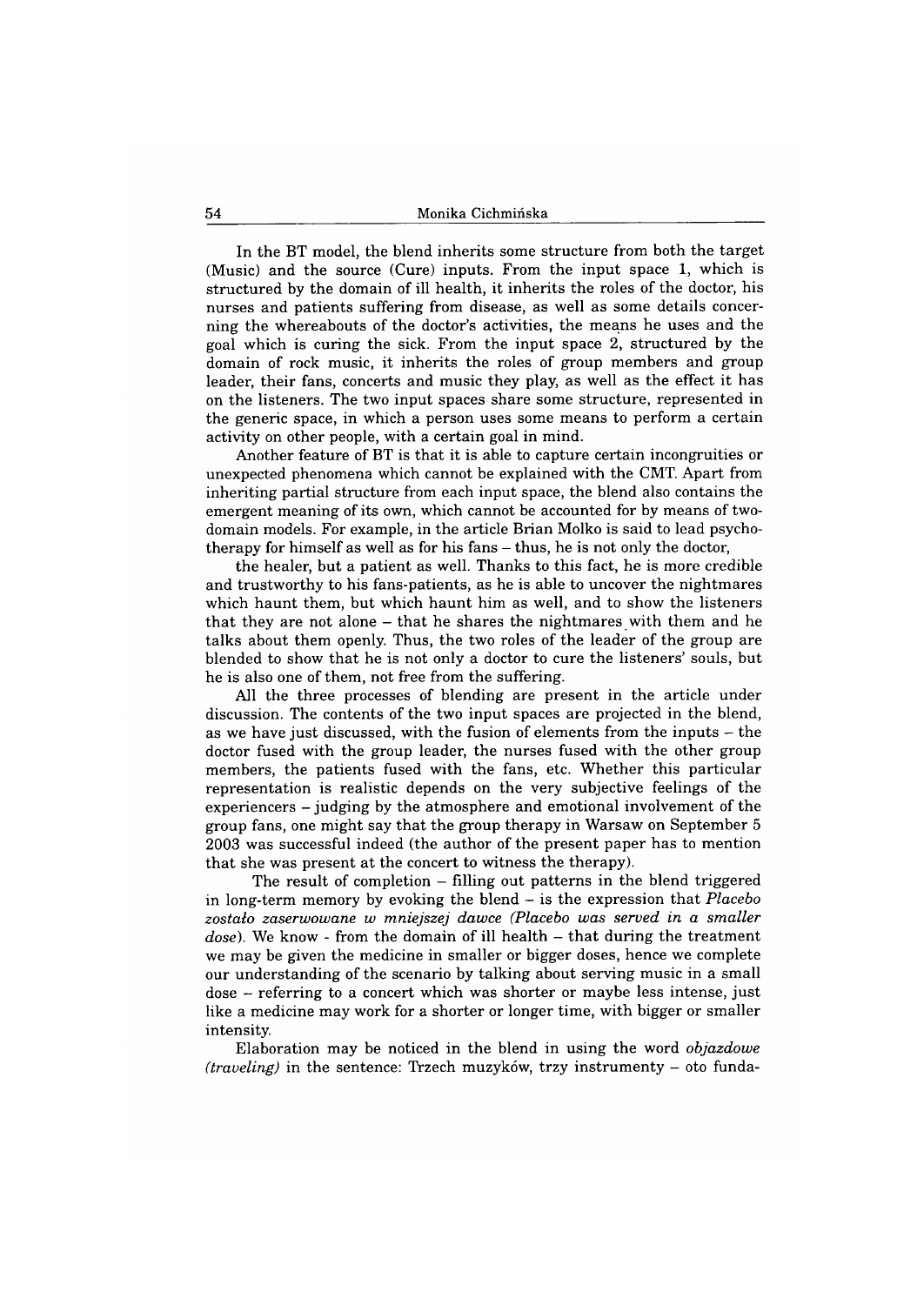menty, na których zbudowano objazdowy oddział dla wrażliwców *(Three musicians, three instruments - these are the foundations on which a traveling ward for the sensitive was bulit.* In Polish the word *objazdowe* is used in connection with the cinema, not hospital or clinic. Also, the Polish word *wrailiwcy (the sensitive people)* is an example of elaboration, as the sensitive people are not normally put in hospitals or sent to the doctor just for being sensitive and there are no special wards for them. Calling Brian Molko a guide as in *Doktor Molko to dobry przewodnik po nienormalnej rzeczywistości (Doctor Molko is a good guide around the abnormal reality)* is another example of elaboration, whereby we conceive of a psychologist or psychotherapist (and doctor Molko refers to this kind of doctor  $-$  the doctor of human souls) as a guide who leads us in our life and helps us deal with the external reality, a model and a spiritual leader.

It may be subject to discussion whether the last three examples are instantiations of the process of elaboration or completion. Subjective, intuitive counterarguments against them may result from uncertainty what information is part and parcel of our knowledge about ill health, doctors, patients and medicines, or rock concerts and rock music. However, our belief is that the two processes are not entirely distinct, and they form a continuum rather than being two end-points on a scale.

#### **4. C onclusion**

The aim of the present paper has been to show that conceptual metaphor and conceptual blending need not be treated as contradictory as has been suggested by some researchers (Coulson, 1996), but as complementary, focusing on two different aspects of cognitive processing, addressing issues of different nature. Thus, the article has attempted to demonstrate how the two phenomena are indispensable in discussing the nature of conceptualization of a given phenomenon. In the language discussed in the present paper both the conceptual metaphor and blend interweave to create the author's subjective, but consequent, uniform, suggestive vision of what Placebo and their music constitute to their fans. This vision is pervasive in the whole article, serving as a good example of linguistic material to research into the interplay of metaphor and blending.

The novel conceptualization of the music and the group members, altogether with the conceptual metaphor music is cure, prove that a full understanding of the linguistic  $-$  and, more importantly, conceptual  $-$  creativity which underlies the above examples would be impossible without referring to the two phenomena in question.